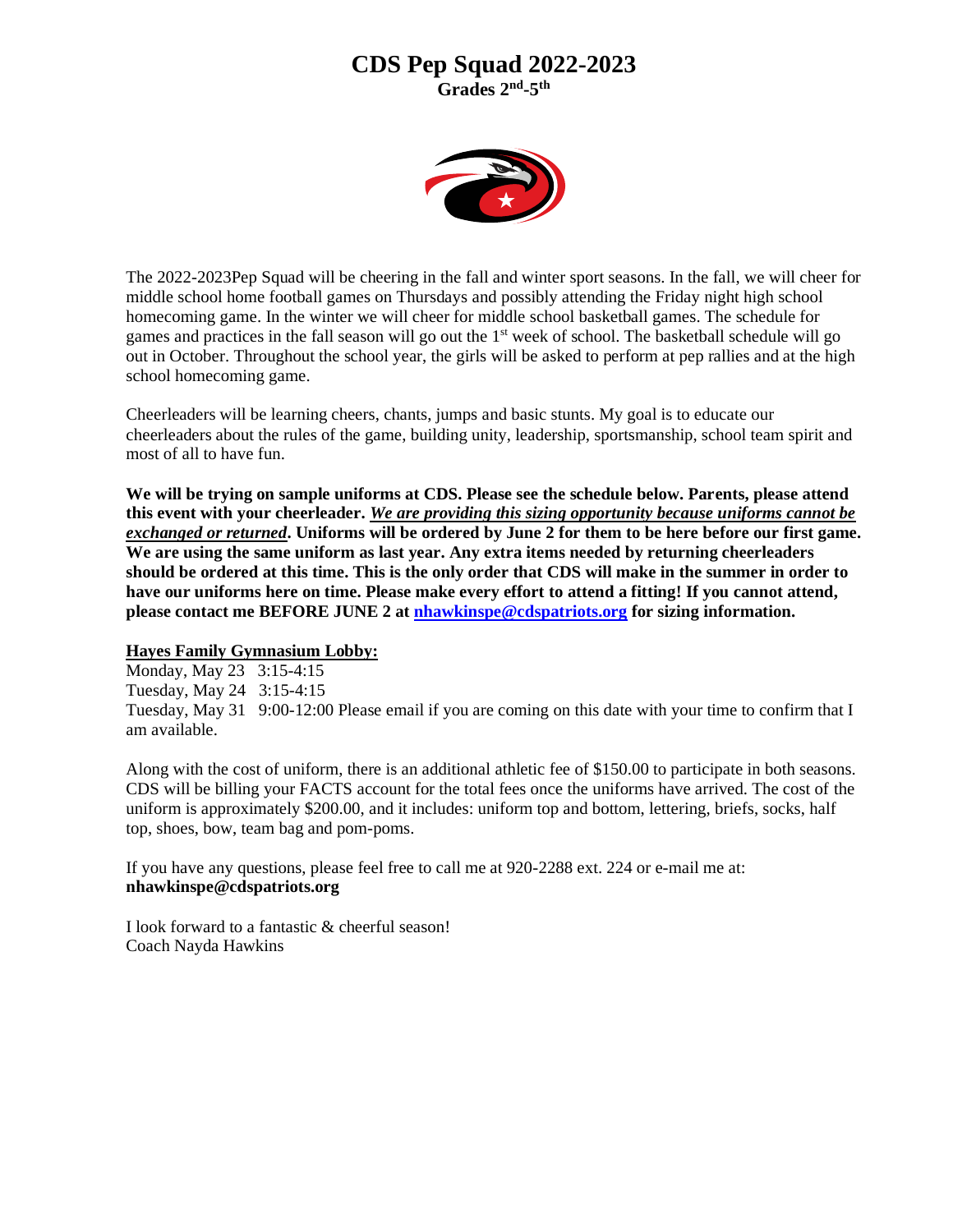# **Pep Squad Important notes**



- ❖ Games: Cheerleaders may wear uniforms to school on game days. Our home football games will start at 4:00. Cheerleaders will be picked up at the end of the game and walked back over to the football field. Football season runs from August through October. We will also cheer at tailgate party and at homecoming game. The information for these two games will be out at the beginning of the year. For basketball games the cheerleaders may have a snack, change and walk to the gym. Basketball season starts in November and ends in January. The basketball schedule will go out in late October. We will be practicing before game time, so it is important for the girls to stay after school. Please contact me when your cheerleader will not be attending a game and feel free to contact me with any questions.
- ❖ Practice: The cheerleaders will meet in the elementary courtyard. We will practice on Wimbledon and may walk over to the gym, pavilion or football field during some of our practices. Practice dates vary and practice time is usually from 3:15-4:15. Pick up is on the elementary side.
- ❖ Schedule: The schedule will be on TeamSnap which is the form of communication we use in athletics. The schedule will be ready in the fall for games and practices.
	- After practices, cheerleaders who are not picked up within 10-15 minutes of the designated pick-up time will be signed into "After Care," and you must pick them up and sign them out there.
- ❖ Team Communication: We will communicate through TeamSnap. More detailed information will be out in the fall.

I will communicate with parents through weekly e–mails. Please make sure to write all the emails on the next page you would like me to use for communication. Please contact me at [nhawkinspe@cdspatriots.org](mailto:nhawkinspe@cdspatriots.org) or my extension is 224 with any questions.